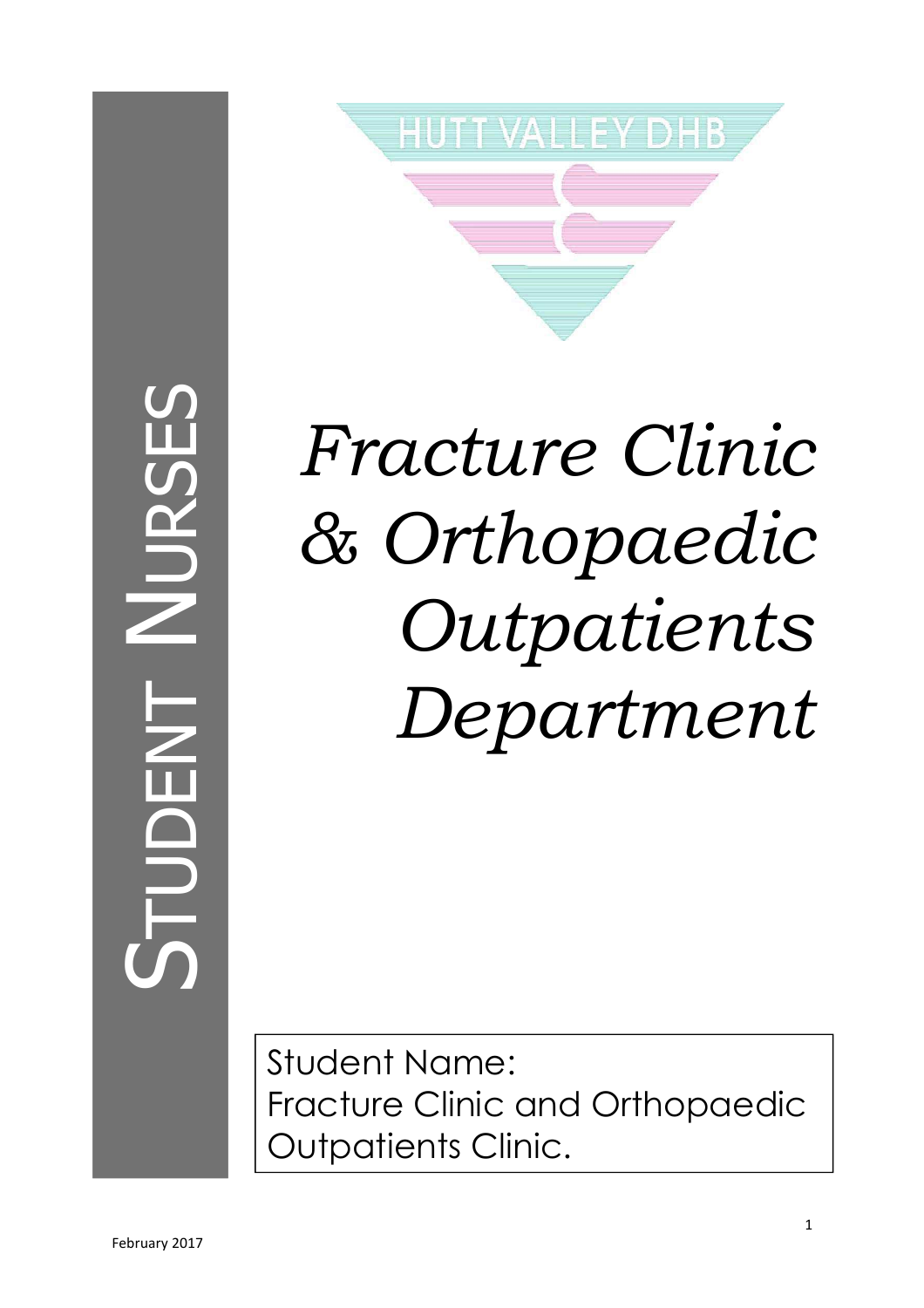# **Welcome!!**

### We are looking forward to working with you!

Welcome to Fracture Clinic and Orthopeadic Outpatient Department.

We hope that you enjoy your time with us and that you find it a worthwhile and interesting learning experience.

This package is to give you some brief information of what you can expect from your time with us.

Outpatients can be a foreign environment for students who sometimes feel a little 'lost' or unsure of what's going on. This package provides you with information that will give a bit of insight into our unit and how we operate. The intention is to provide you with an opportunity to get the most out of your placement.

While you are with us you will be working with a different person due to the nature of our work. However, we think that there is an advantage in working with different people as everybody has a slightly different focus, come from diverse nursing backgrounds and have their own "specialties".

There are 8 Orthopaedic Surgeons, 5 Registrars and 3 House Surgeons.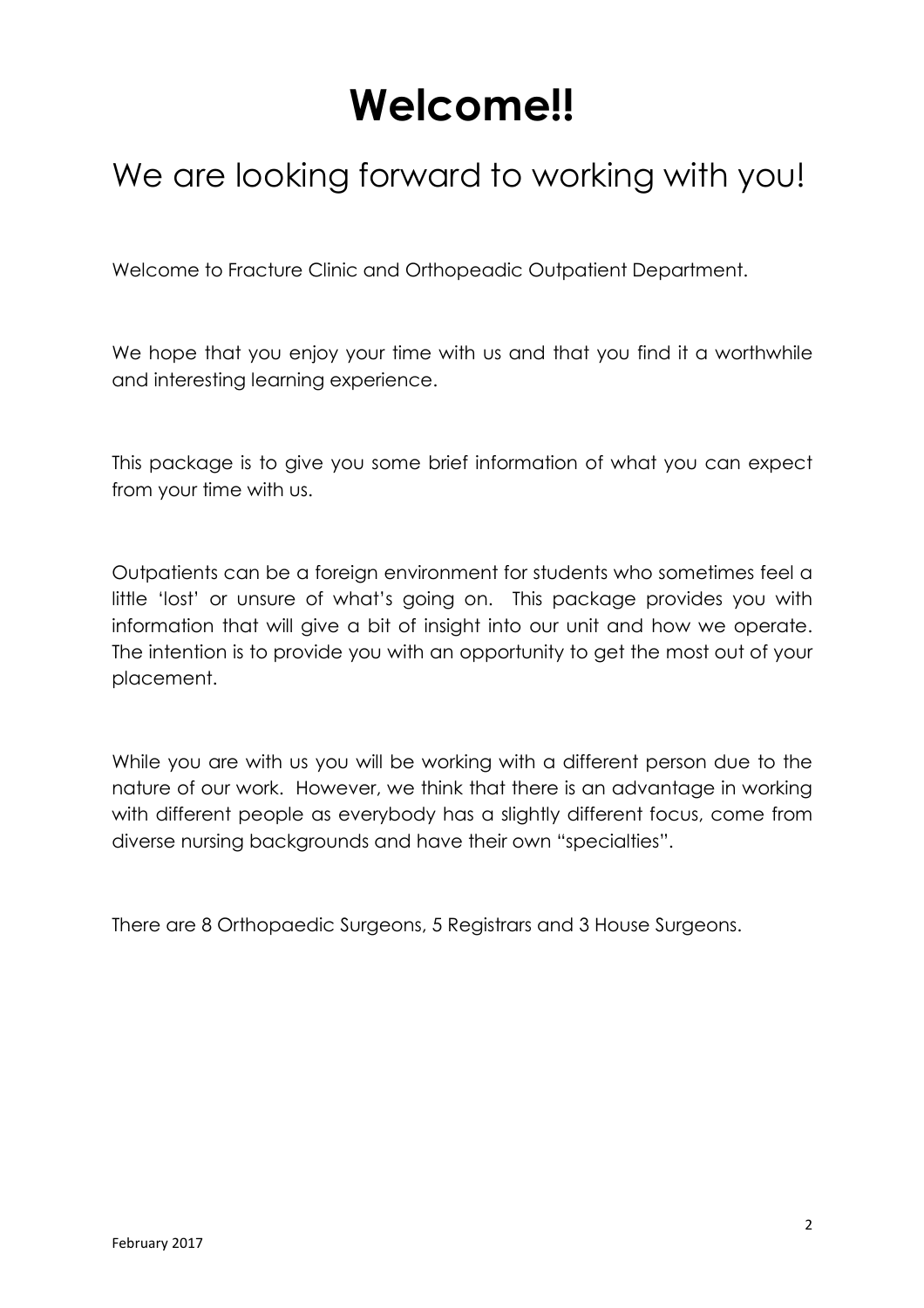### **Mission**

To provide a professional orthopaedic outpatient and fracture clinic service to the patients of Hutt Valley District Health Board which focuses on the needs of the patient and their family/caregivers

### **Objectives**

- 1. To provide each individual with competent, considerate and respectful care, appropriate to his or her needs.
- 2. To provide on going education to staff, patients and their family/caregivers.
- 3. To strive to improve the quality of care and service.
- 4. To advocate for our patients supporting their rights and choices.

### **We are open 8am – 5pm Monday to Friday.**

### **Please contact us if you are unable to be on shift:**

### **Fracture Clinic (04) 570 9099**

Also ring your tertiary institution and advise your tutor. You will need to arrange make up with the clinical coordinator if required.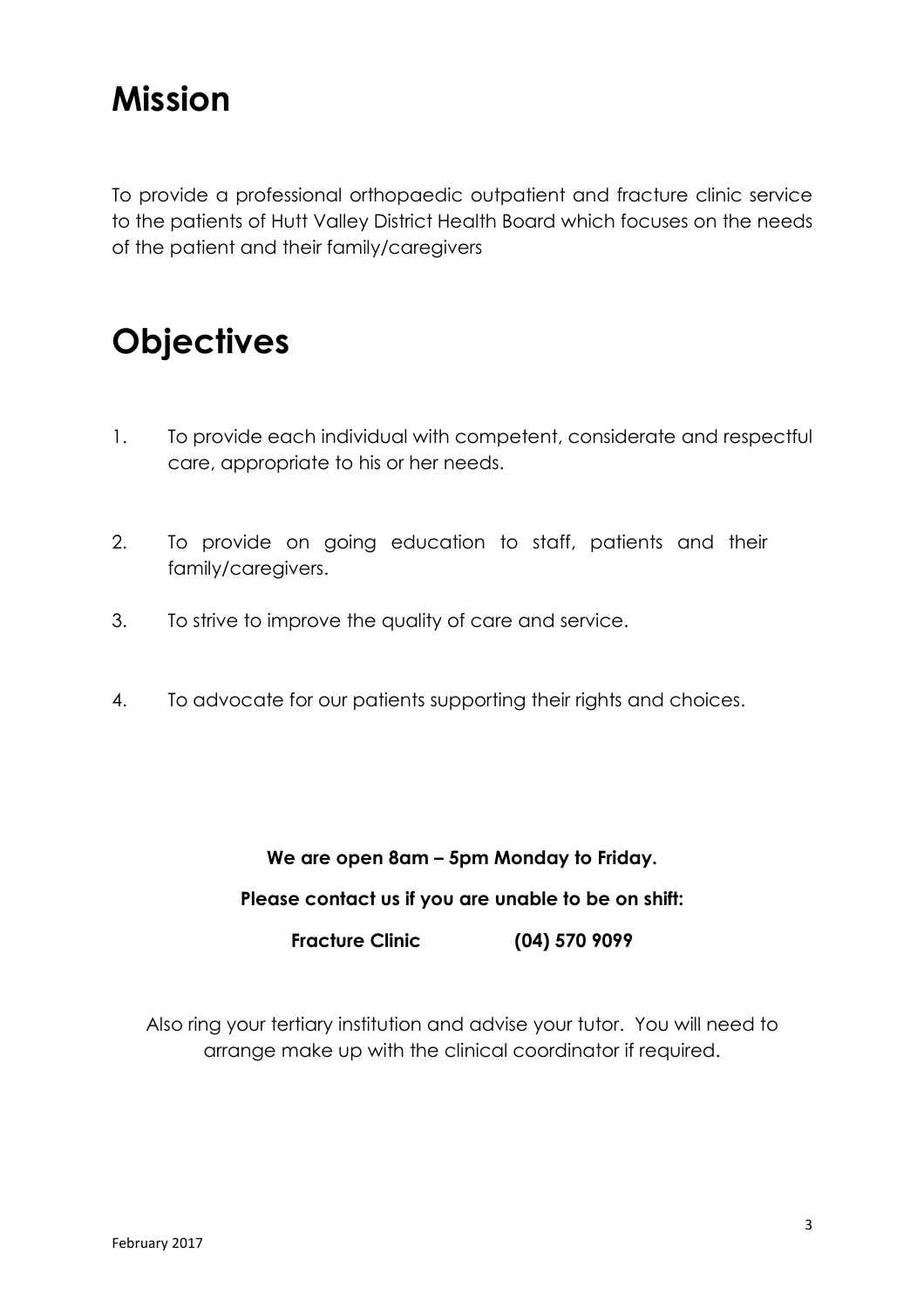### **The Team**

### **Registered Nurses and Enrolled Nurses**

Nurses utilise nursing knowledge and nursing judgment to assess health needs, provide care, and to advise and support people to manage their health.

They practise independently and in collaboration with other health professionals and perform general nursing functions.

This occurs in a range of settings in partnership with individuals, families, whanau and communities.

The nurses prepare and run clinics and treat acute and ward patients.

Enrolled Nurses practice under the direction and delegation of a Registered Nurse to implement nursing care.

### **Health Care Assistant**

The role of the Health Assistant is to provide support to Registered Nurses by assisting them with patient care as directed and by completing housekeeping and clerical tasks.

### **Clerical staff**

The clerical staff are the front line of the department. They greet people on arrival to the department, answer phones, build and manage both the fracture and orthopaedic clinics.

### **Your Preceptor**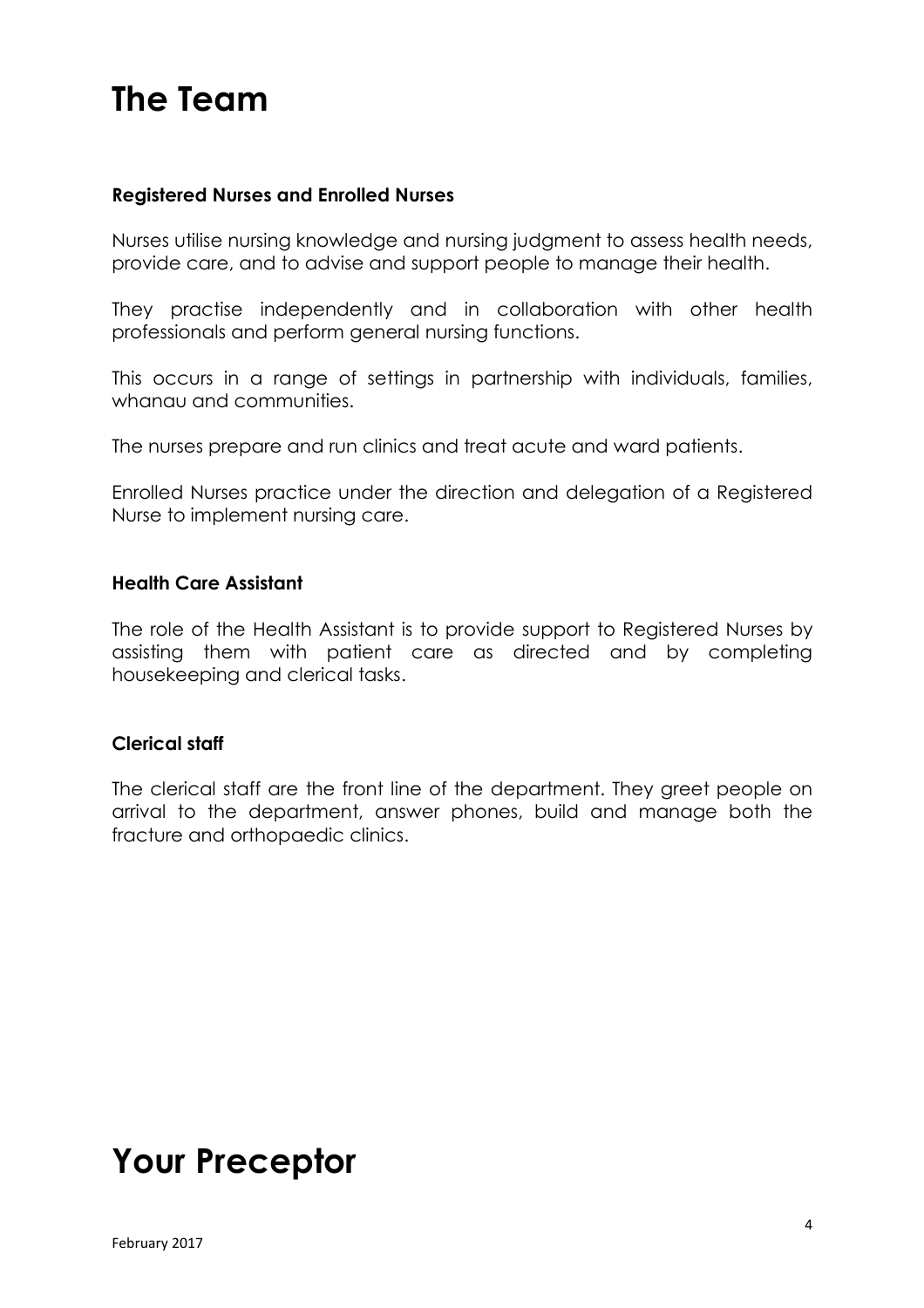You will be allocated one main preceptor. They will be responsible for helping you completing your objectives.

We will endeavour to ensure that you mainly work with this preceptor however due to shift work this is not always possible.

It is your responsibility to ensure the nurse you are working with is aware of your objectives for the day/week.

You must provide evaluations and/or other paperwork to your preceptor in a timely fashion (i.e. not on the due date!!).

You preceptor will not complete any evaluations if you give it to them on your last days in the unit.

We have a number of articles and books for you to use to help accomplish your learning objectives.

## **Expectations**

- To behave in a professional and responsible manner and to be accountable.
- To work as part of the multi-disciplinary team under supervision of a registered nurse.
- Identify learning objectives and work with the nursing team to achieve them.
- ◆ Communicate appropriately with staff and patients.
- There are no 'silly questions'. If in doubt, if confused, overwhelmed or uncomfortable: **Speak up and ask.**

Any questions or concerns, do not hesitate to contact 570 9099.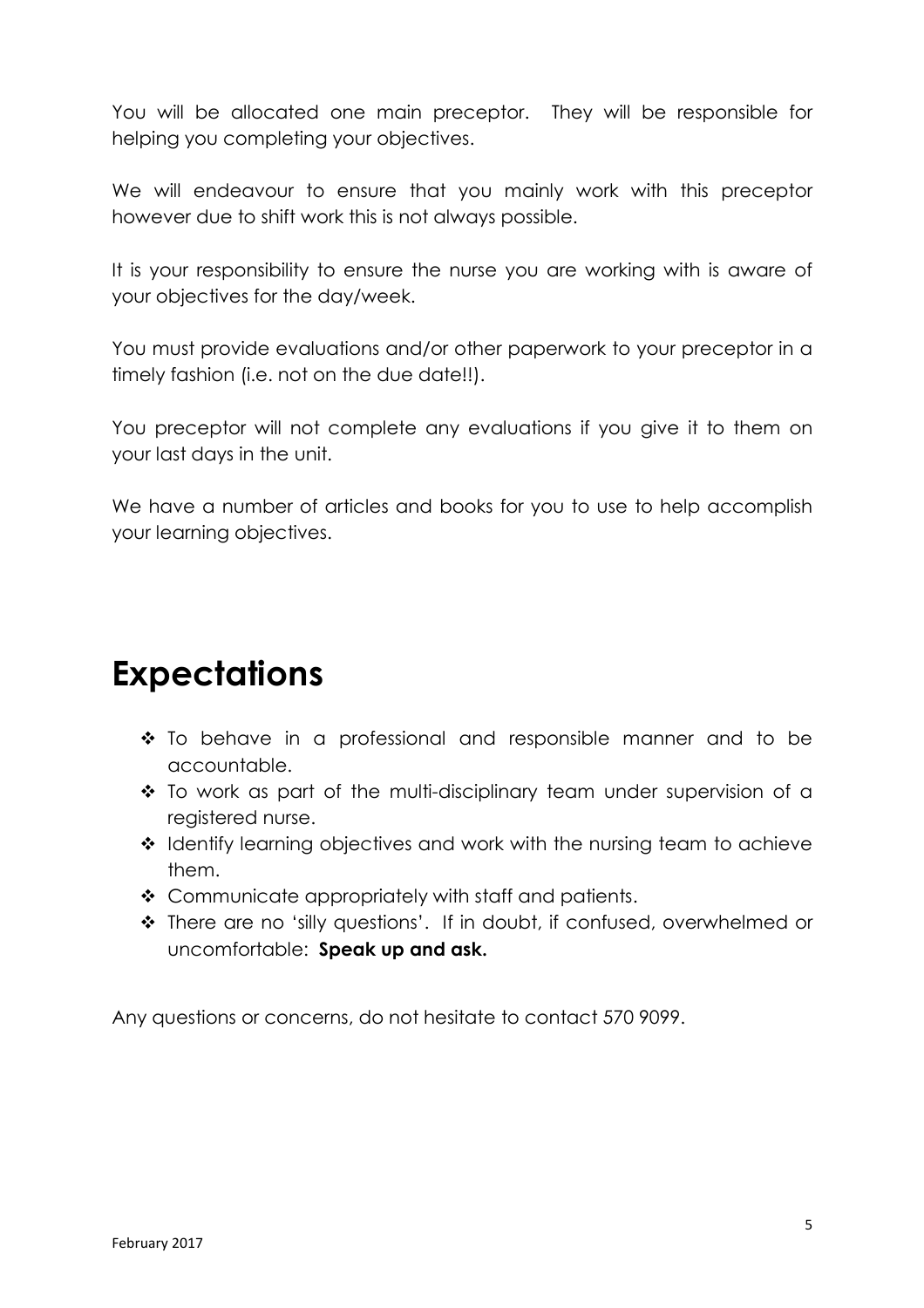# **Safety**

# In an emergency **Dial 777**

State where and what the emergency is e.g. fire, cardiac arrest, collapse or medically unwell.

Health and Safety is everyone's business. You will need to be aware of hazards in the area and how they are managed.

The fracture clinic can be a noisy environment. Please protect your hearing and wear ear muffs during cast removal.

Please wear plastic aprons over your uniform and gloves when assisting with casting and wounds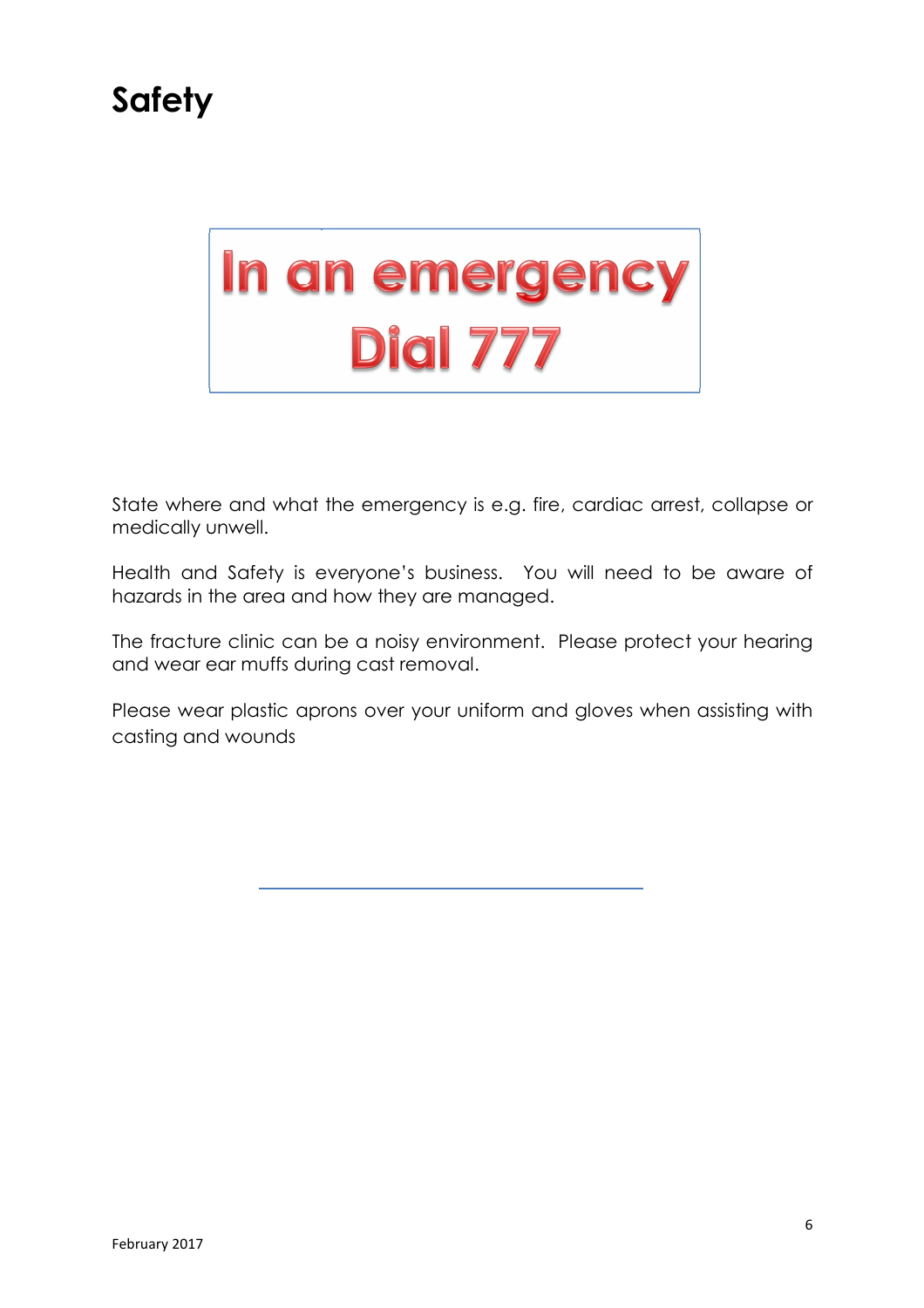# **Daily Activities**

|                                  | Acute injury follow-up, mainly fracture      |  |  |
|----------------------------------|----------------------------------------------|--|--|
|                                  | patients referred from ED, GPs or            |  |  |
| <b>Fracture Clinic</b>           | transfers from other DHBs and                |  |  |
|                                  | discharged post-surgery ward                 |  |  |
|                                  | patients.                                    |  |  |
|                                  | GP referrals of patients with                |  |  |
| <b>Orthopaedic Clinic</b>        | orthopaedic conditions; new and              |  |  |
|                                  | follow-up patients                           |  |  |
| <b>Acute Fracture Treatment</b>  | Patients are referred from ED or GP for      |  |  |
|                                  | treatment/plasters/acute X-Ray of            |  |  |
|                                  | concern to be referred to the registrar      |  |  |
|                                  | on call.                                     |  |  |
| <b>Ward Referrals</b>            | For plaster trims, repairs, change of        |  |  |
|                                  | plasters, application of special casts       |  |  |
|                                  | e.g. hip spica or cast brace.                |  |  |
|                                  | Requisition is faxed from the wards for      |  |  |
|                                  | lthese.                                      |  |  |
|                                  | For outpatients and any acutes               |  |  |
| <b>Dressings</b>                 | requiring continued dressings and            |  |  |
|                                  | who are going to be seen in our              |  |  |
|                                  | clinics.                                     |  |  |
| <b>General Household Duties</b>  | To ensure the area is kept clean, tidy, $\,$ |  |  |
|                                  | restocked and safe.                          |  |  |
| <b>Pre-op Assessment Clinics</b> | Tuesday, Wednesday, Thursday and             |  |  |
|                                  | Friday.                                      |  |  |
|                                  | These are managed by                         |  |  |
|                                  | pre-assessment clinic in General OPD.        |  |  |
|                                  | Patients are seen in Fracture Clinic for     |  |  |
|                                  | surgery consent.                             |  |  |
| <b>Orthotic Clinics</b>          | Staff from Orthotic Services are in          |  |  |
|                                  | attendance on Tuesday mornings.              |  |  |
|                                  | A teaching clinic for 5th Year Medical       |  |  |
| <b>Ortho Teaching Clinics</b>    | Students on Wednesdays during the            |  |  |
|                                  | student year.                                |  |  |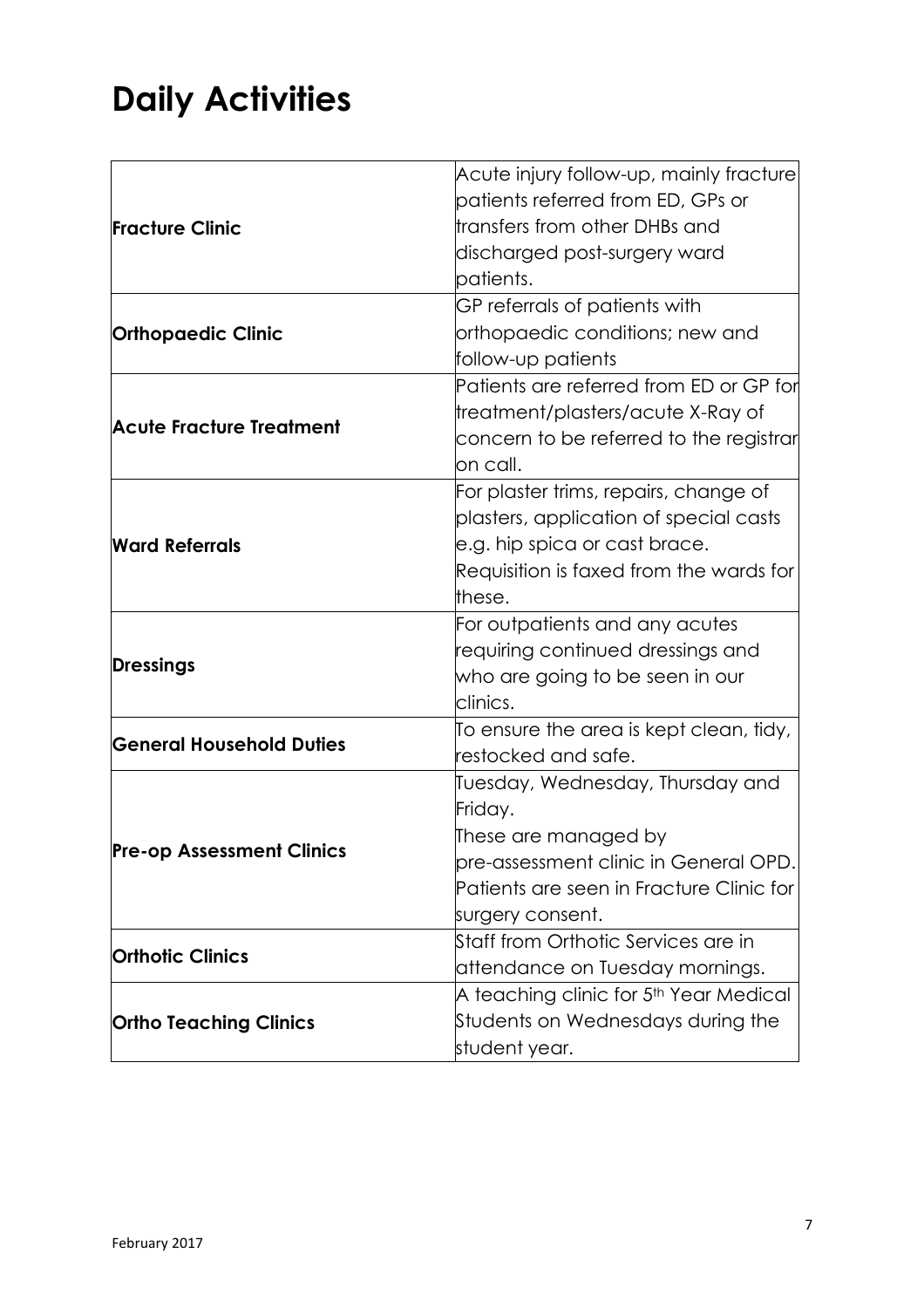# **Expectations of Student Nurse While in Fracture Clinic and Orthopaedic Outpatients**

Before you start in this clinic please consider what you want to achieve on this placement and bring a list of objectives, remembering that these need to be realistic.

Please share with your preceptor at the beginning of your placement. You may add others while here.

Use your initiative to make the most of your placement. For Example:

- Ask lots of questions
- Ask to go places e.g. theatre, radiology
- Ask to do and see things e.g. dressings, procedures

Objectives may include but are not limited to:

- To have knowledge of how patients are admitted to Fracture Clinic.
- To learn how to care for patients with casts on in the ward setting and as outpatients.
- To be aware of the different casting principles.
- The provision of appropriate care to the patient and whanau.
- Identify members of the multi-disciplinary team and their roles in delivering patient care and treatment. E.g. Podiatrist, Photographer, Physio.
- Practise good infection control measures.
- Identifying the different types of fractures.
- The use of pain management during casting.
- Wound management, trauma and surgery.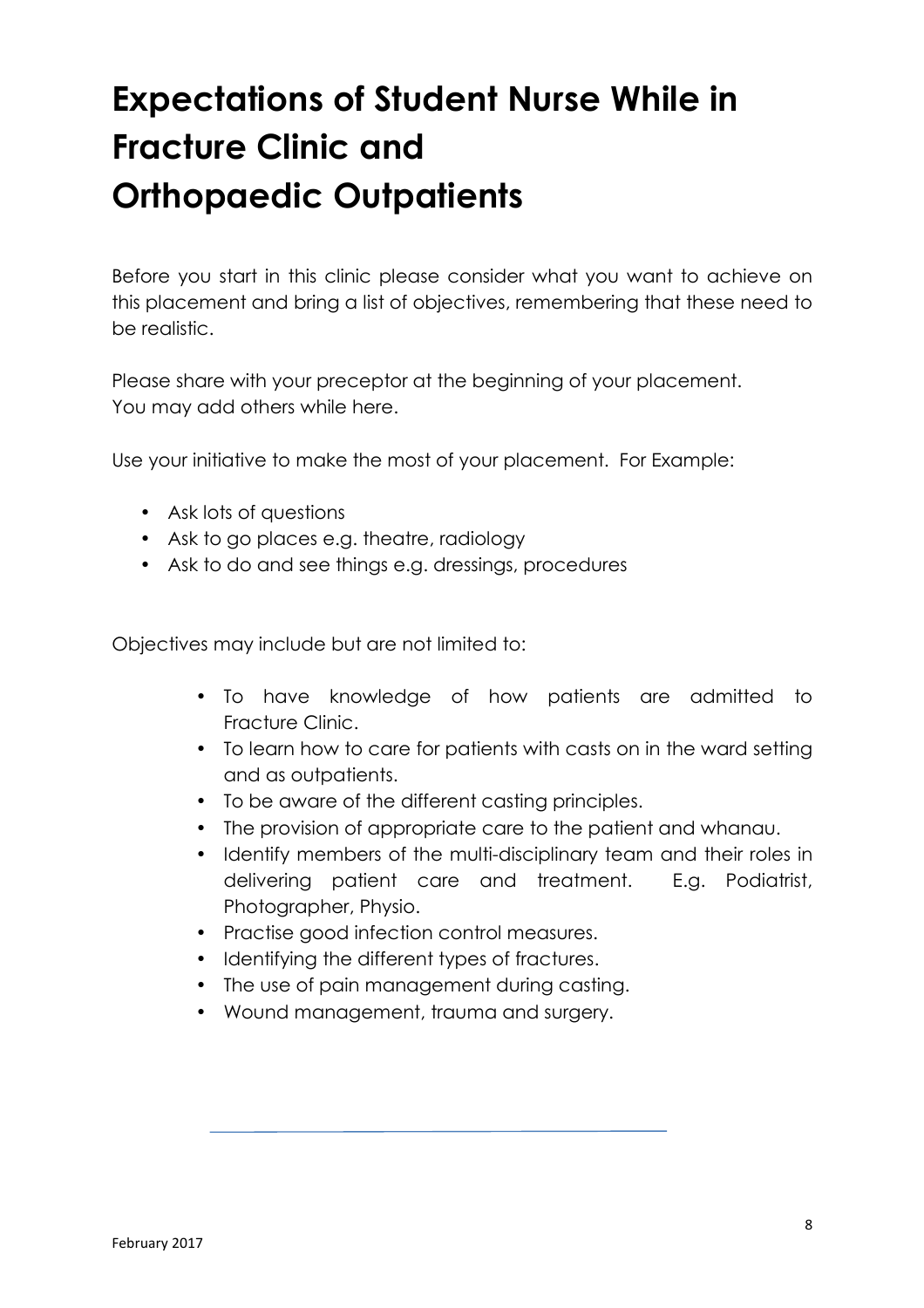## **Common Presentations to Fracture Clinic**

Common presentations to fracture clinic include:

- Surgical wounds
- Chronic wounds/ulcers
- Fractures
- Casting products

### **Common Medications**

The following is a list of some of the common medications used in the fracture clinic.

Please read up on these before you attend the placement.

- Citanest *injected intravenously*
- Entonox *inhaled*
- Kenacort A *injected*
- Pandaol *orally*
- Xylocaine 1% *injected*

### **Pre-reading & Resources**

Suggested website to visit:

www.imageinterpretation.co.uk

Suggested reading material:

- Handbook of Fractures, 3rd Ed, Koval, K.J and Zuckerman, J.D.
- Practical Fracture Treatment, McRae, R.
- Introduction to Casting, Kinealy, J. 2010

These books can be found below the work station bench in plaster room or take a look on shelves in nurses work station room outside ACNM office.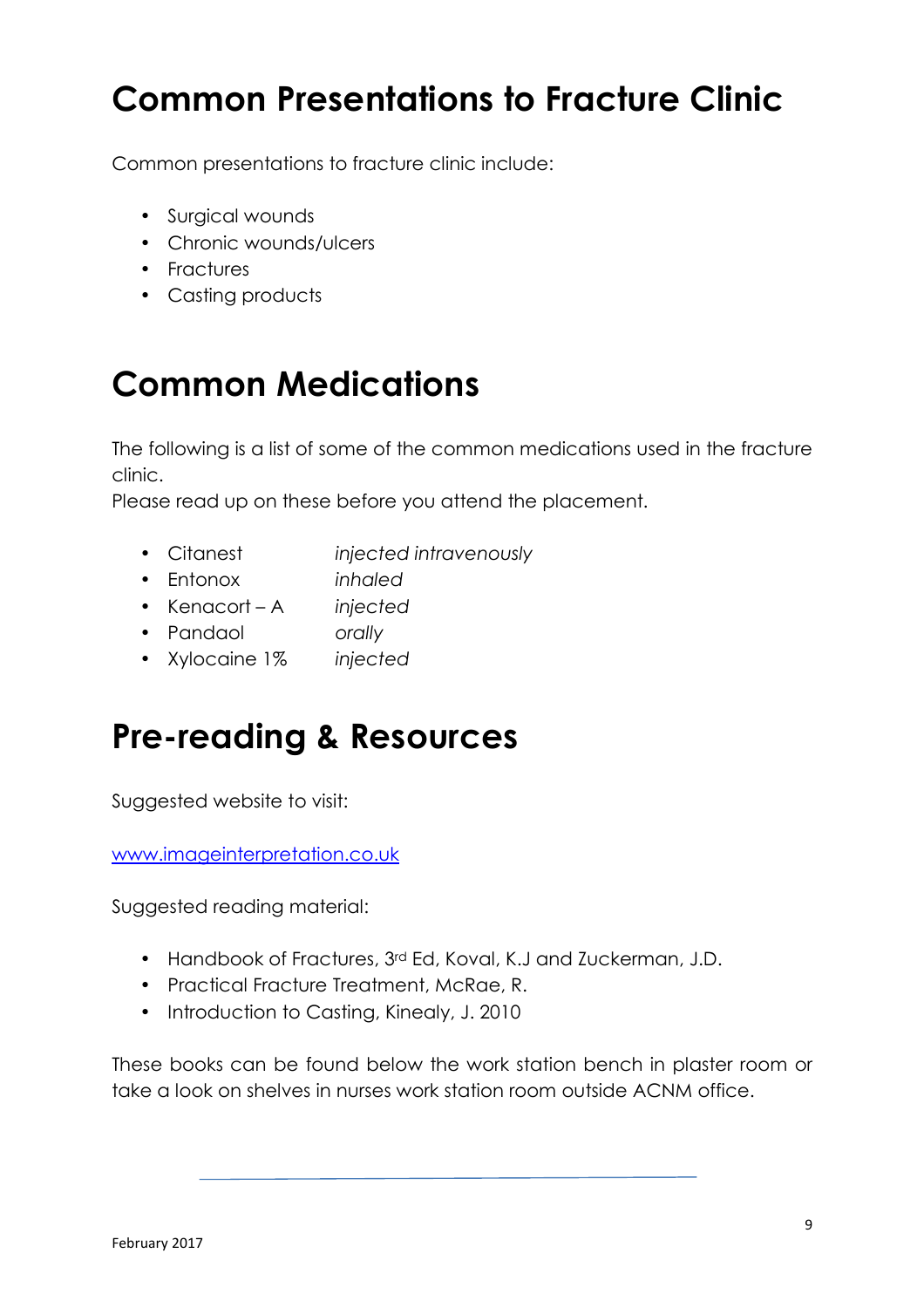## **Treasure Hunt**

The list below is designed to help you become familiar with the environment but is by no means exhaustive of all the things you will be required to locate.

| Associate Clinical Nurse Manager's Office |  |
|-------------------------------------------|--|
| Toilet key pad combination                |  |
| Where to store your bags                  |  |
| Staff tea room                            |  |
| Discharge Information                     |  |
| Pamphlets                                 |  |
| Sterile Instruments                       |  |
| <b>Stitch Cutters</b>                     |  |
| <b>Clip Removers</b>                      |  |
| Plain Gauze                               |  |
| Casting Trolleys/Buckets                  |  |
| Casting Products                          |  |
| Clean Utility Room                        |  |
| <b>Dressing Materials</b>                 |  |
| <b>Dressing Supplies</b>                  |  |
| <b>Dressing Trolleys</b>                  |  |
| Dirty Instruments                         |  |
| <b>Clinical Policies and Procedures</b>   |  |
| Assessment Rooms                          |  |
| Linen Supplies                            |  |
| <b>Arm Block</b>                          |  |
| <b>Resus Trolley</b>                      |  |
| Manual BP Machine/Stethoscope             |  |
| Suction Equipment                         |  |
| Bio-hazard Bags                           |  |
| Tympanic Thermometer Covers               |  |
| <b>Stationery Supplies</b>                |  |
| Photocopier                               |  |
| Entonox                                   |  |
| Laboratory Forms                          |  |
| Oxygen Isolation "shut off" Valve         |  |
| <b>Online Incident Forms</b>              |  |
| Cortizone Trays                           |  |
| <b>Fire Exits</b>                         |  |
| <b>Fire Extinguishers</b>                 |  |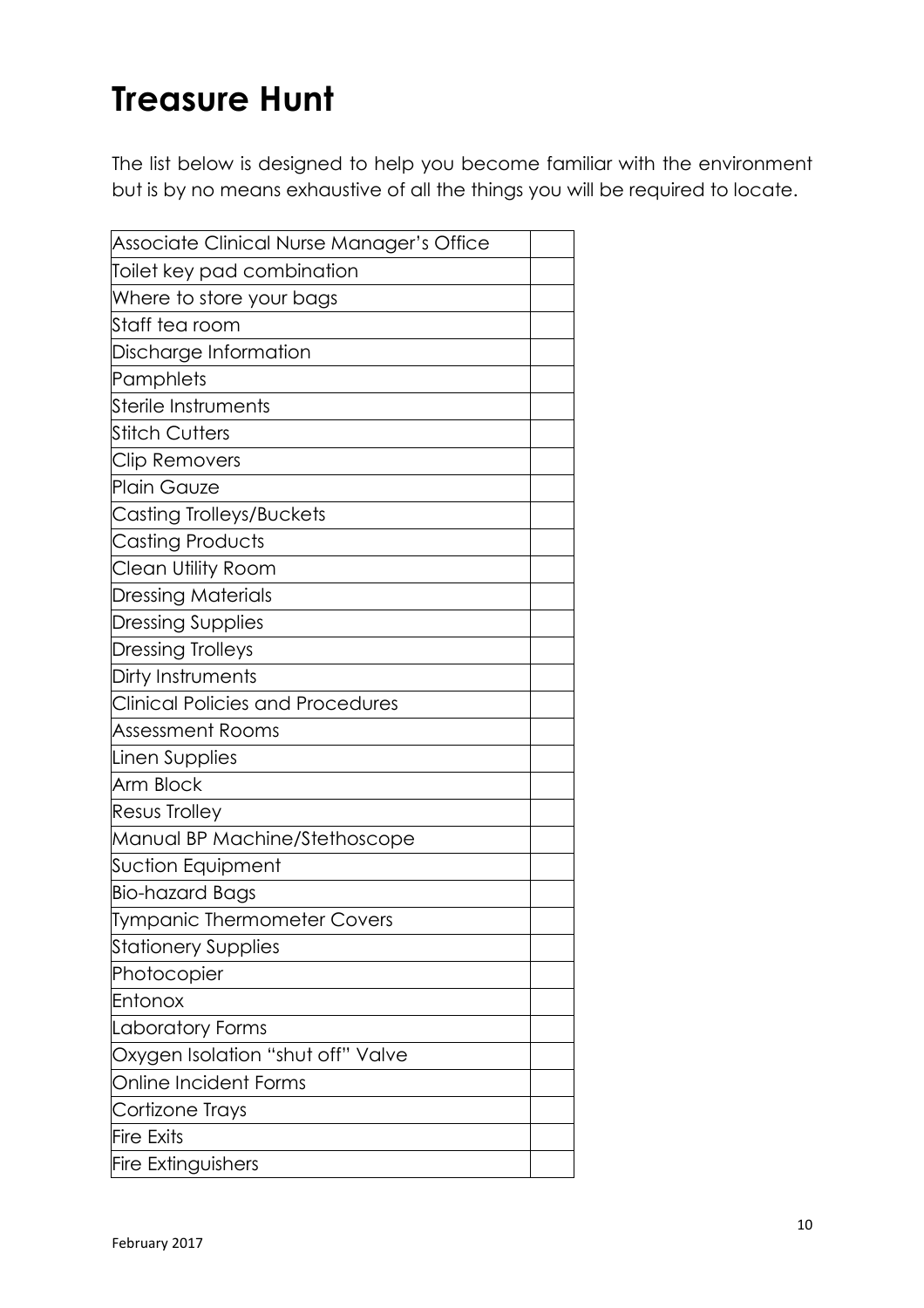# **Notes**

(Please use this space for notes)